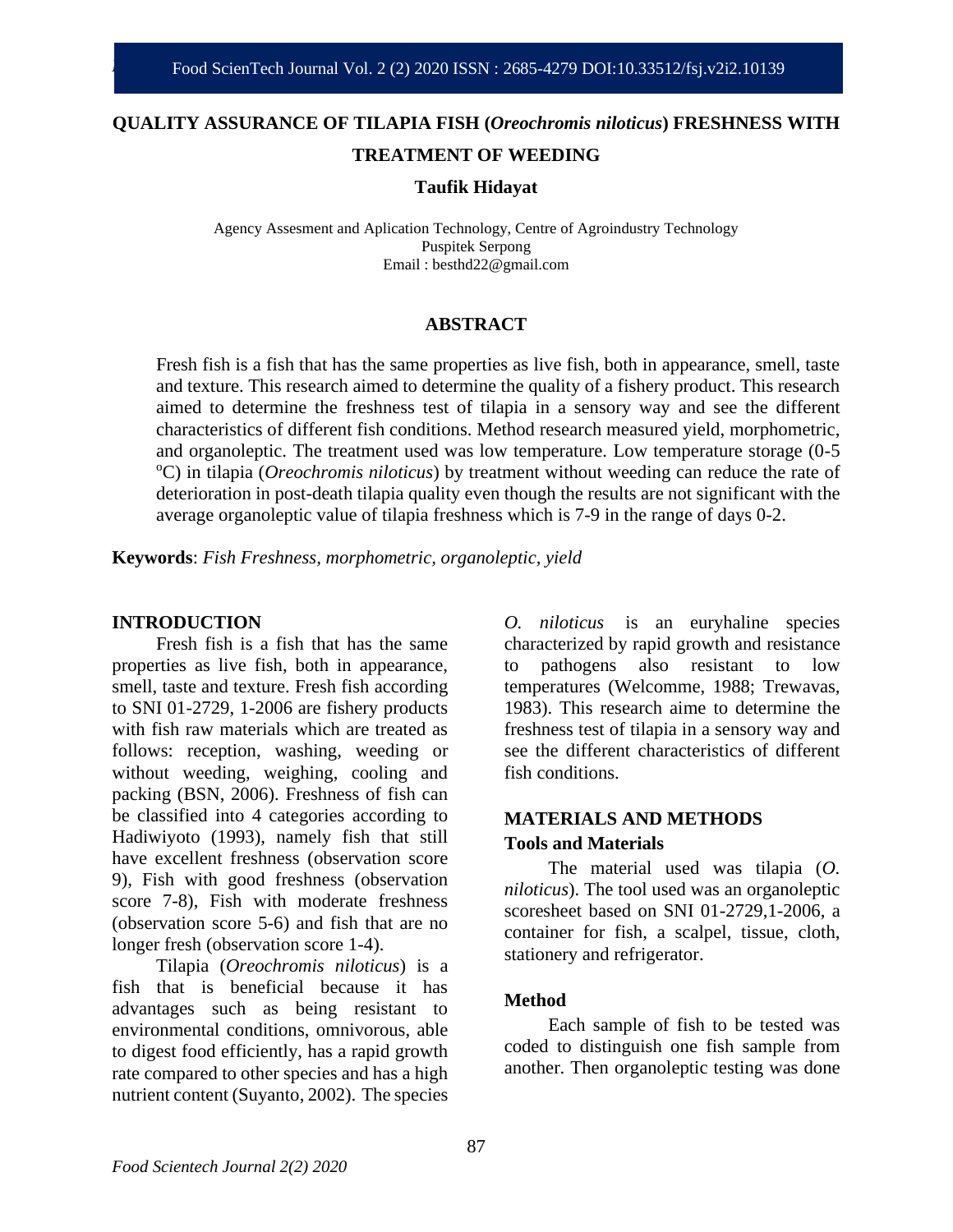by using scoresheet for assessment standards. The research process can be seen in Figure 1.



Figure 1. Research procedure

#### **Yield**

Before preparing the fish the full weight was weighed first, then the boundary between the head and the stomach was cut until it reaches the abdominal limit, then separate the skin, meat, and innards. The weight of each meat and offal is weighed first. Then calculate the yield with the following formula:

Yield  $(\%)$  = meat weight x 100% Fish Weight

# **RESULTS AND DISCUSSION Morphometric**

Morphometrics is one characteristic that is related to the size and length of parts of an organism. The morphometrics measured are the weight and length of tilapia. The total weight of tilapia is 203 grams, total length is 22.6 cm, and the raw length is 18 cm. This morphometrix measurement shows the condition of fresh tilapia in terms of size and weight. This is very necessary for the purposes of sorting fresh tilapia based on size and weight.

Tilapia has a flat body shape in a vertical direction (compress) and the position of the mouth is located at the tip of the nose (terminal). Characteristics of tilapia are dark

vertical lines on the tail fin of six. This line is also found in the dorsal and anal fins. Generally, tilapia consumption size ranges from 200-500 grams and total length is around 30 cm. Tilapia has dorsal fins with 16- 17 sharp spines and 11-15 soft fingers, and anal fins with 3 thorns and 8-11 fingers. The tail has a vertical stripe of 7-12 pieces (Suyanto, 1999).

# **Yield**

The recovery is the percentage comparison between the weight of the part of the material that can be utilized with the total weight of the material. Yield value is an important parameter for knowing the economic value and effectiveness of a product. The tilapia yield calculated in this lab includes parts of bone, meat, skin, and innards. The yield of tilapia can be seen in Figure 2.



Figure 2. The yield of tilapia (*O. niloticus*)

The highest yield value was found in bone (including head parts), which was 54.19%, followed by parts of meat, innards, and skin respectively at 29.56%, 11.33% and 4.93%. Calculation of yield on fresh fish is very important. this is because it is related to the aspects of the parts that can be used. The separation of the parts of tilapia, both bones, offal and skin, shows that the part of the meat used is very small, below 30 percent. Almost all of the tilapia fish proportion is dominated by bones Bone which is the largest part of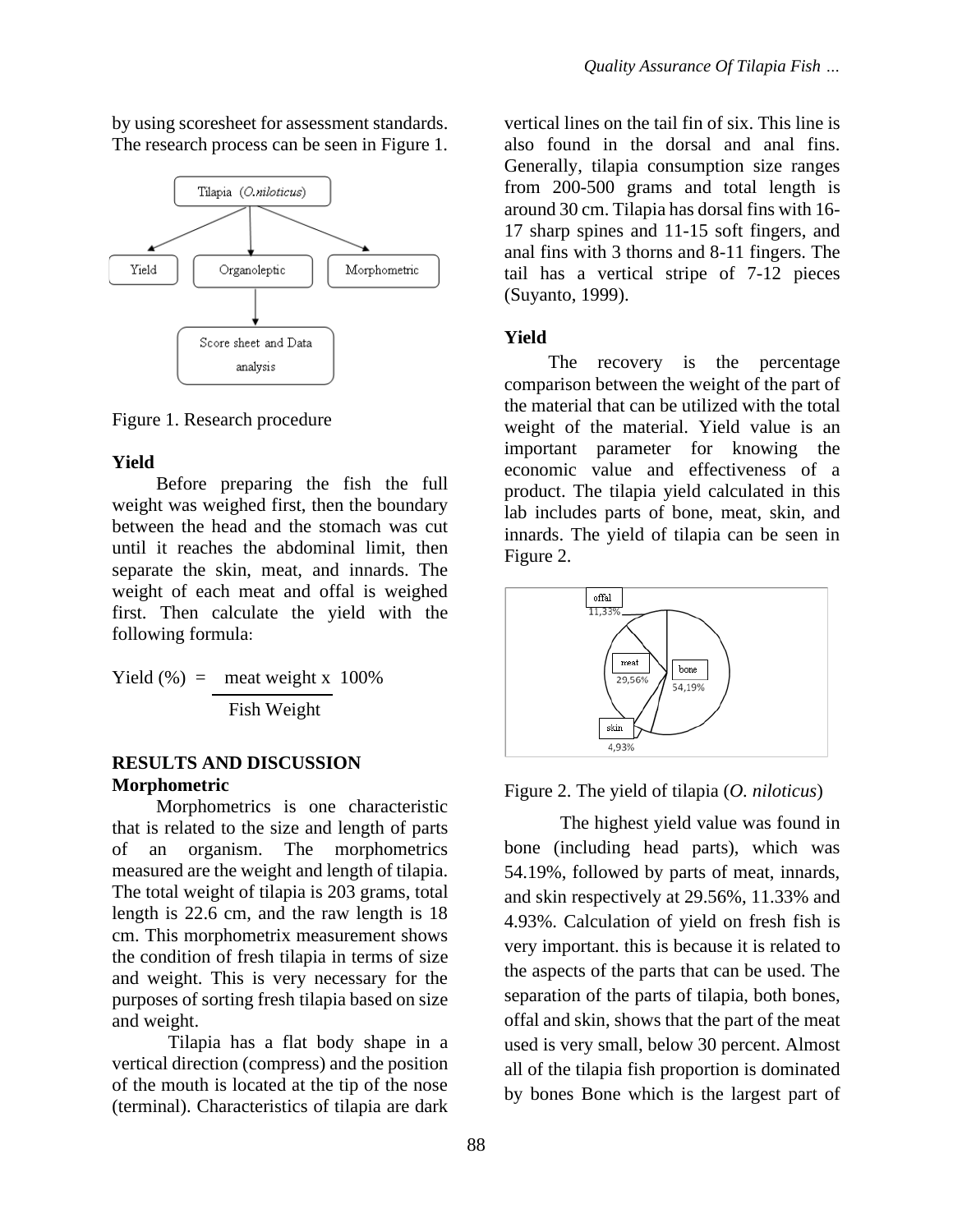tilapia can be used as an ingredient in making fish bone flour. Tilapia meat has also been used in the form of fillets to become an export commodity (Gustiano and Arifin, 2010).

# **Freshness Observation Eye**

The eye is one part of the body of the fish which is used as a parameter for the level of fish's fitness. Based on the results of organoleptic assessment on the eyes of tilapia (*O.niloticus*) can be presented in Figure 3.





Based on these data, it can be seen that the average organoleptic value at 0 days is 9, day 1 is 8.5, day 2 is 7.5 and day 3 is 7 at chilling  $(-1)$  to  $5^{\circ}$ C). This shows that the length of storage for 0 days to 3 days of fish is still in the fresh category, because based on the organoleptic assessment of the eyeball which still stands bright, pupul is somewhat grayish and the cornea looks clear indicating that the freshness of the fish is still quite high. Whereas for 4 - 7 days of storage from existing data that the fish has undergone a process of decay, organoleptic results show a rather concave eye, pupil color becomes cloudy, and the cornea becomes cloudy. This shows that the storage time has undergone a process of quality deterioration.

Irawan (1995) explained that freshness would be achieved if the handling of fish went well. Fresh fish means that it has

not experienced biochemical, microbiological, or physical changes that can cause severe damage to fish meat (Hidayat 2016). To maintain the quality of fresh fish, raw materials must be processed as soon as possible. If forced to wait for further processing, the fish must be stored with ice or cold water (0ºC to 5ºC), sanitary and hygienic (SNI 01-2729.1-2006).

# **Gill**

Gills are one of the places where bacteria live which can cause damage to fish meat (Munandar *et al*, 2009). Gills can be used as a parameter to determine the freshness of the fish. Fresh fish have brilliant red gills without mucus while rotten fish have brown gills with thick mucus (Irawan 1995). Changes in the organoleptic mean value of tilapia gills during storage of chilling temperatures can be seen in Figure 4.





Based on the picture above, the deterioration of the quality of fish when viewed from the gills shows that there is a significant change in the observation of the second day with a value of 6.5 and observation of the 6th day with a value of 3. This occurs because the fish orlep test is not directly inserted into the cooler after being turned off so that there is an increase in microbial activity and if it lasts long the quality deterioration will occur quickly.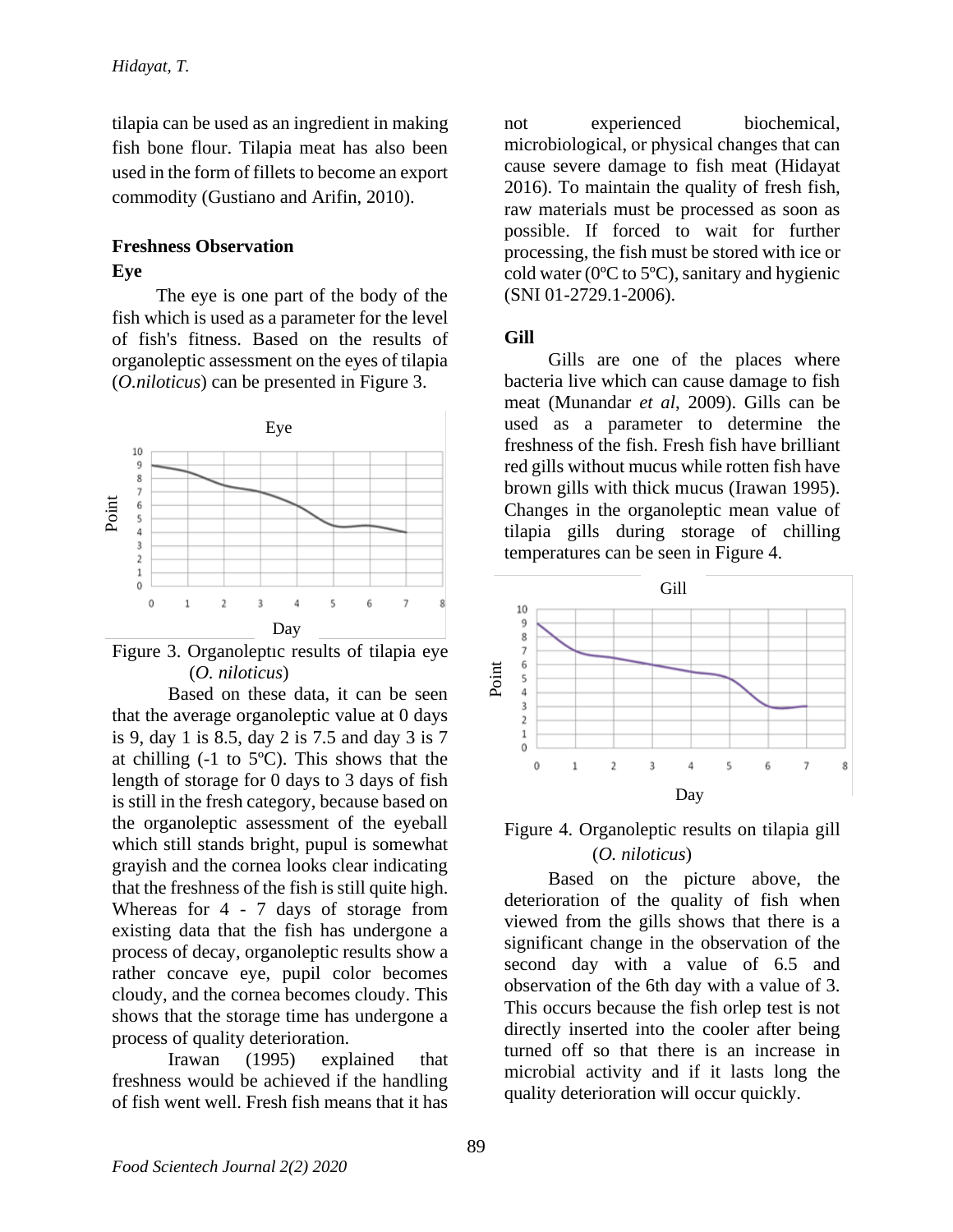#### **Body Surface Mucus**

Mucus has a protective ability for animals, among others, coating the surface of the body so as to facilitate movement when swimming, forming a protective layer of infection with pathogenic agents, containing antimicrobial compounds and playing a role in the osmoregulation process (Irianto, 2005). The organoleptic value of the body mucus surface of tilapia (*O. niloticus*) decreases along with the length of storage time. At the 0th to 2nd day storage the average organoleptic value of body mucus surface ranged from 7-9. At storage of the 3rd to 7th day the average organoleptic value ranges from 5-6. Based on SNI 01-2346-2006, fresh fish has an organoleptic value of 7-9. Fresh fish has clear, transparent and shiny bright mucus, while rotten fish have thick mucus that clumps and has a yellow-brownish color (BSN, 2006). The organoleptic value of the mucous surface of tilapia (*Oreochromis niloticus*) on the storage of chilling temperature is presented in Figure 5.



Figure 4. Organoleptic results on body surface mucus of tilapia

# **Odor**

Organoleptic testing is a subjective test with the help of the five human senses as a benchmark for the acceptance of a material. The organoleptic testing of tilapia includes appearance (eyes, gills, body mucus, flesh, odor, and texture with organoleptic observational limits of 1-9. Observations were made based on the quality deterioration

phase namely phase rigormortis, initial post rigor and final post rigor. Odor is an easy-touse parameter determining fish freshness. Fresh fish has a fresh, specific type of smell. Rotten fish smells of ammonia, acid and rotten (BSN, 2006). The results of the organoleptic test for the smell of tilapia can be seen in Figure 6. The organoleptic odor of tilapia ranged from 1 to 9, the value of 9 showed that the odor parameters were very fresh, the specific odor of fish and the value of 1 showed clear foul odor parameters according to SNI 01-2729-1-2006. The results of observations of the organoleptic average value of the smell of tilapia can be seen in Table 1.

Table.1 The average organoleptic value of the smell of tilapia

| <b>Days</b>    | Odor           |
|----------------|----------------|
| $\overline{0}$ | 8,5            |
| 1              | 7,5            |
| $\overline{2}$ | 5              |
|                | 5              |
| $\frac{3}{4}$  |                |
| $rac{5}{6}$    | $\frac{5}{4}$  |
|                | $\overline{3}$ |
| 7              | 3              |

From the table above it can be seen the highest value of the organoleptic odor of tilapia on day 0 is 8.5 and the lowest value on the organoleptic odor of tilapia on the 7th day is 3. Based on the results of the organoleptic test of the smell of tilapia with treatment without weeding on day 0 to day 7 has an organoleptic mean value ranging from 8.5 - 3. On day 0 the organoleptic value of smelly tilapia is 8.5 (very fresh, specific smell) type), day 1 the organoleptic value of odor of tilapia is 7.5 (fresh, specific type), day 2 to day 4 the average organoleptic value of tilapia is 5 (the smell of ammonia starts to smell, a little sour smell), the fifth day the organoleptic value of the smell of tilapia was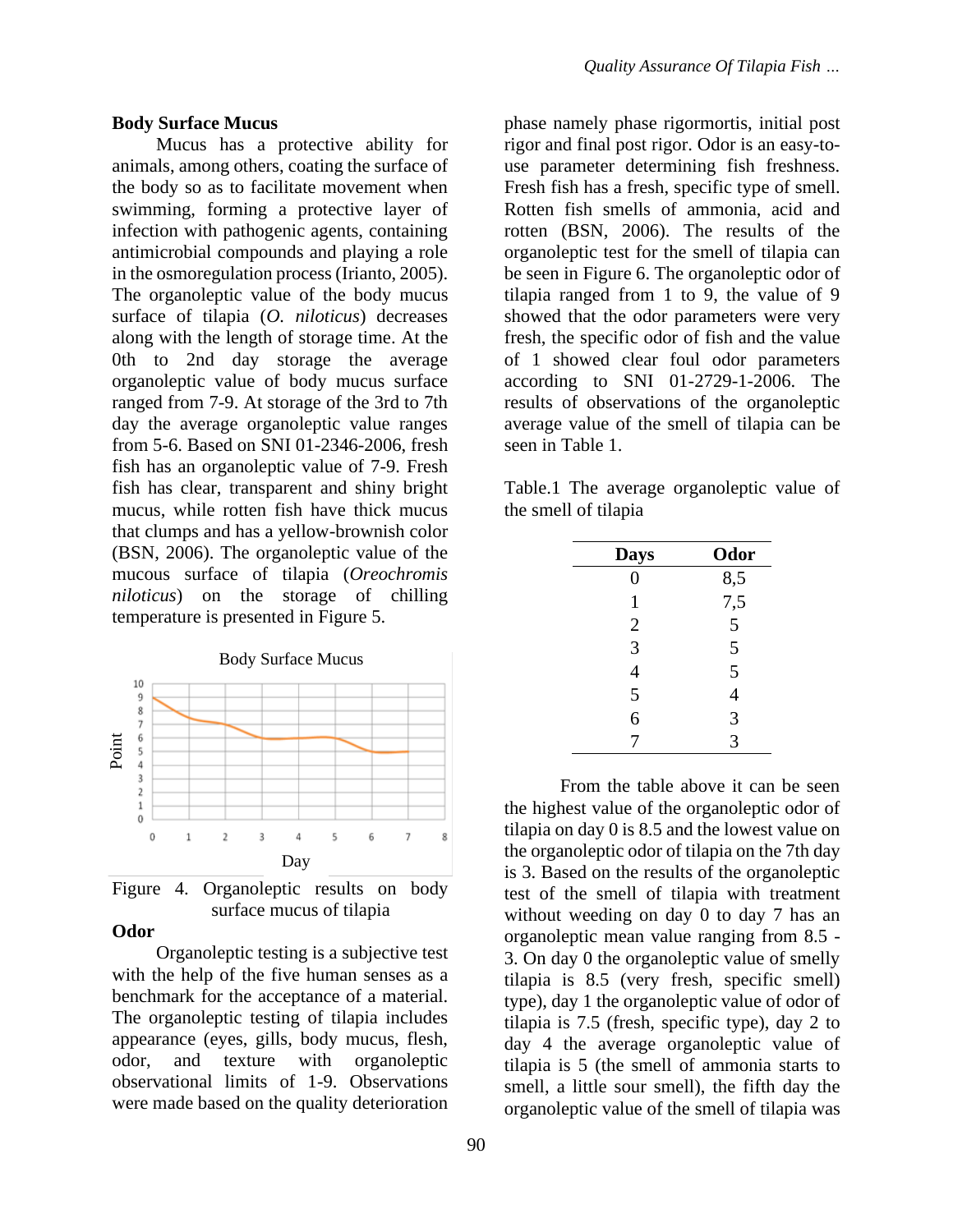4, the 6th to 7th day the organoleptic value of the smell of tilapia was 3 (strong ammonia odor, H2S smell, clear smell and rotten acid).



# Figure 6. Organoleptic results on odor of

#### tilapia fish (*O. niloticus*)

The difference in the average value of the organoleptic results of the odor of tilapia by treatment without weeding was seen on day 0 to day 1, the smell of fish with treatment without weeding had an organoleptic average value ranging from 8.5 to 7.5, according SNI 01-2729-1-2006 the condition of the fish is still in a fresh state while the average value of the odor of organoleptic test for tilapia by treatment without weeding on days 2 to 7, the smell of fish with no weed treatment has an average value Organoleptic average ranges from 3-5, according to SNI 01-2729-1-2006 the condition of fish not classified as fresh anymore is characterized by the smell of ammonia, sour smell, H2S odor, foul odor. The average organoleptic value of the smell of tilapia (*Oreochromis niloticus*) can be seen in Figure 6.

# **Texture**

Another important parameter in determining the level of freshness of fish is the texture of fish because the change in texture is very clearly seen when there are changes in the stages of decline in the quality of fish. Fresh fish has a dense and elastic meat texture. Very soft texture of fish meat will be

found in rotten fish (BSN 2006). The organoleptic test results for the texture of tilapia can be seen in Figure 7.

Through the organoleptic texture test we did, it can be concluded that at the beginning of storage the fish texture is worth 9 meaning the texture of the fish is still dense, elastic when pressed with a finger, and difficult to tear the meat from the spine, while on the first to the third day of meat the fish has begun to deteriorate, which is a rather dense texture, still elastic when pressed with a finger and still difficult to tear the meat from the spine and on the 4th and 5th day the flesh starts to soften, less elastic when pressed with a finger and easy to tear meat from the backbone.





### tilapia fish (*O. niloticus*)

On the 6th and 7th day which is the last day of observation of the organoleptic test of tilapia, the results show that the texture of the meat is soft, the finger marks are seen when pressed, and it is easy to tear the meat from the spine so that it can be assumed that to the organoleptic value of fish texture.

#### **Meat**

The main parameter to determine the freshness of the fish is meat and contents stomach. Fresh fish meat, the incision is still brilliant, while the rotten fish is dull.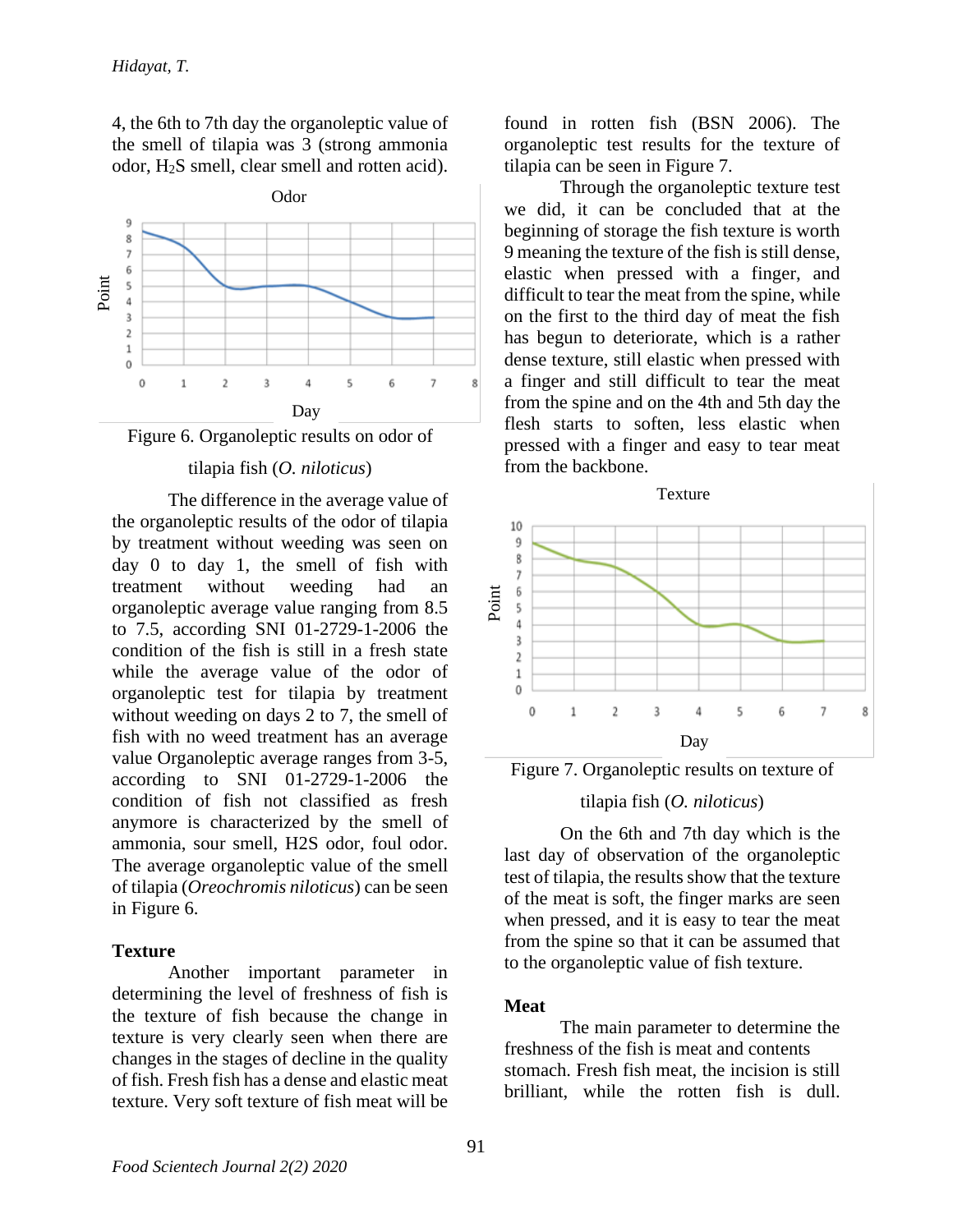Enzymatic reactions such as kaptesin in meat play a role in the acceleration of the decay process (Bramstedt and Aurbach, 1961). Besides being caused by enzymatic reactions, microbial activity in the digestive tract is also able to decompose proteins that play an important role in the process of decreasing the quality of tilapia (Moeljanto, 1992). Figure 8 showed the average organoleptic value of tilapia meat.





### *niloticus*) meat

From the picture above it can be seen that on day 0-2 the meat is still said to be fresh because it has an organoleptic value above 7. On day 3-5, tilapia has begun to experience a phase of deterioration in quality with a range of organoleptic values characterized by changes in the meat incision. begin to soften, milking along the spine and soft abdominal wall. On the 5-7th day the fish is said to be no longer fresh with organoleptic values below 4. This result is also in accordance with the study of Munandar *et al.* (2009) indicating that tilapia without weeding begins to enter a period of not fresh after day 4. Change phase Tilapia meat occurs immediately after the fish die with different levels of change in various phases from pre rigor mortis - post rigor (Junianto, 2003).

#### **CONCLUSION**

The process of quality deterioration of tilapia at the storage of chilling temperature  $(0-5°C)$  with treatment without weeding gives the results of the phase of deterioration of quality which lasts more quickly. This phase of quality deterioration is faster due to the process of microbial and enzymatic activity which increases with increasing days which causes a process of quality deterioration which increases with the characteristics of physical, chemical and organoleptic changes of tilapia.

### **REFERENCES**

- Badan Standardisasi Nasional [BSN]. 2006. Petunjuk Organoleptik Ikan Segar. Jakarta: Standar Nasional Indonesia 01-2346-2006.
- Bramstedt, F., Auerbach, M. 1961. Fish as Food II : The Spoilage of Fresh-Water Fish. Borgstrom G. (ed). New York : Academic Press
- Gustiano, R. Arifin O.Z. 2010. Menjaring Laba dari Budidaya Nila Best. Bogor: IPB Press.
- Hadiwiyoto, S. 1993. Teknologi Pengolahan Hasil Perikanan Jilid I : Teknik Pendinginan Ikan. Jakarta : CV Paripurna.
- Hidayat T. 2016. Quality deteoration gourami fish (osphronemus gouramy) during storage. International Journal of Materials Chemistry and Physics. 2(1):40-44
- Irawan HSR. 1995. Pengawetan Ikan dan Hasil Perikanan. Solo : CV Aneka
- Irianto A. 2005. Patologi Ikan Teleostei. Yogyakarta : Gajah mada University Press.
- Junianto. 2003. Teknik Penanganan Ikan. Jakarta : Penebar Swadaya
- Moeljanto. 1992. Pengawetan dan Pengolahan Hasil Perikanan. Jakarta : Penebar Swadaya